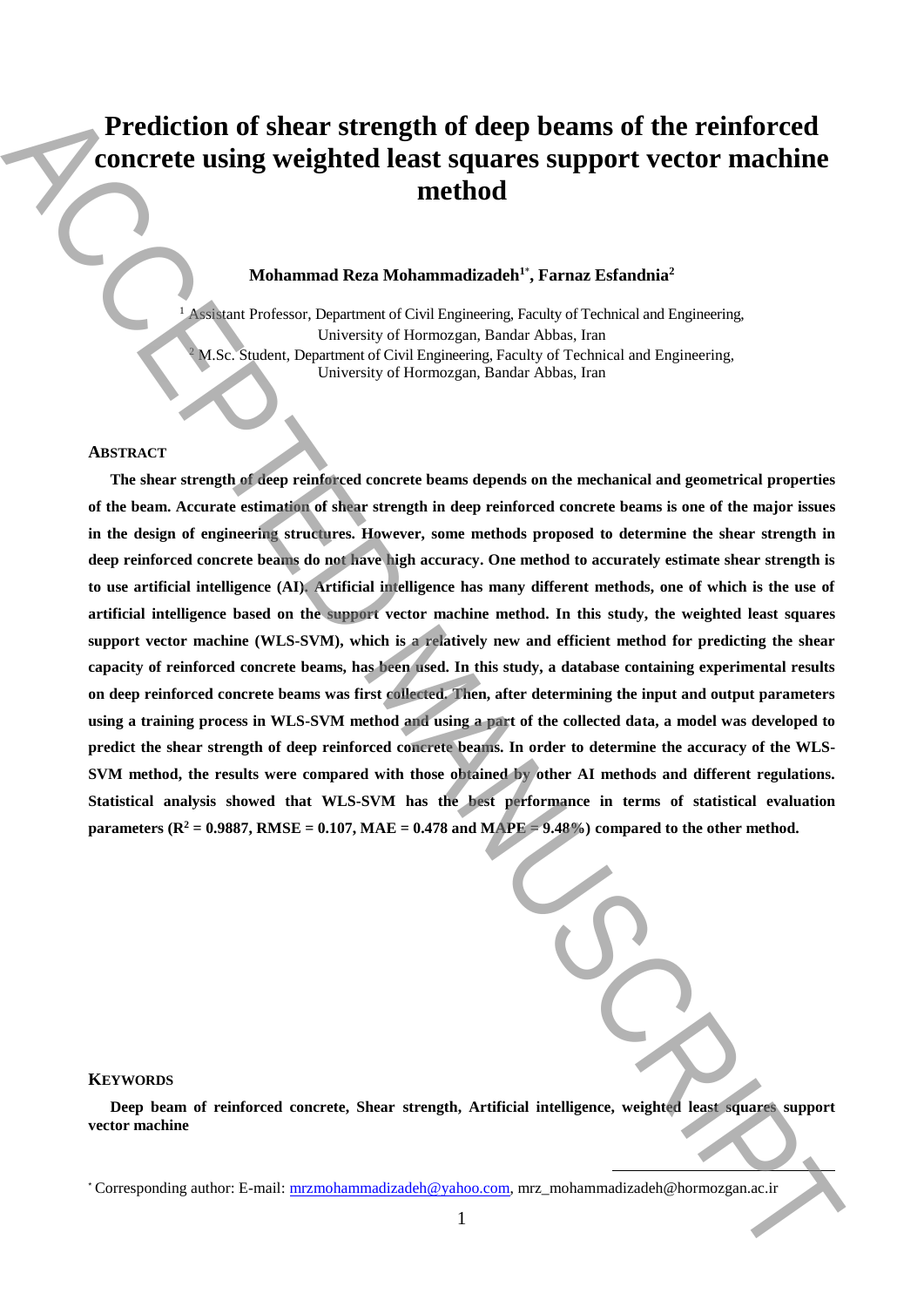# **1. Introduction**

Reinforced concrete deep beams are often used as structural members and load distributing elements. It is difficult to create a general model to provide and accurately estimate the shear strength due to the complexity of the shear mechanism of deep reinforced concrete beams and the types of parameters affecting it [1]. In recent decades, artificial intelligence (AI) has been the subject of extensive research in the field of civil engineering. AI successfully simulates complex problems, so it has become a powerful predictive method. The support vector machine (SVM) method is one of the most important methods in the field of artificial intelligence and nonlinear modeling, which in recent years has shown good efficiency compared to older methods such as neural networks for classification and estimation of functions [2]. Studies conducted in civil engineering on machine learning as an advanced modeling tool include the studies of Chou et al., Hoang et al., And Khatibinia and Araghi [3-5]. The least squares support vector machine (LS-SVM) is an extension of SVM that includes several advanced features and its capability has been demonstrated by fast calculations [6]. The weighted least squares vector machine (WLS-SVM) method is the LS-SVM weighted mode. In the present study, the performance of WLS-SVM is first examined and then the results of the prediction made by this method are evaluated and compared with the results of existing regulations and different methods of artificial intelligence available in the technical literature. **present study with laboratory in the experimental capacity in the experimental capacity in the experimental capacity in the experimental capacity of the experimental capacity of the experimental capacity of the experimen** 

#### **2. Laboratory data**

In this study, the data set includes 214 test results of reinforced concrete deep beams. Input variables in WLS-SVM method corresponding to the parameters affecting the shear capacity of deep reinforced concrete beams were selected based on the regulations.

#### **3. Research methodology**

Support vector machines (SVM) belong to the group of supervised models as one of the most powerful methods in machine learning. SVM has two main drawbacks: 1) the inability in exact regulating of kernel parameter and 2) their reliance on backup vectors alone to determine the decision boundary. Suykens et al. [6] solved various problems by introducing weighted least squares support vector machines (WLS-SVM), in which the LS-SVM method was improved by assigning weight to error variables. Considering the training sample data set equal to N,  $\left\{ (x_k, y_k) \right\}_{k=1}^N$  and with input data  $x_i \in R^d$  and output data  $y_i \in R$ , WLS-SVM regression is formulated as an optimization problem in the initial weight space [7]:

Minimize: 
$$
J(w.e) = \frac{1}{2} w^T w + \frac{1}{2} \gamma \sum_{i=1}^{N} \overline{v}_i e_i^2
$$
  
subjectedto:  $y_i = w^T \phi(x_i) + b + e_i$   
 $i = 1, 2, \dots, N$  (1)

Where  $\phi(0)$ :  $R^d \rightarrow R^d$  is the operator that maps the input data space to higher dimensional spaces  $w \in R^d$  is provider of a weight function for the initial weight space.  $b \in R$  And  $e_i \in R$  provide error variables and one-way semester, respectively. In the initial weight space, the WLS-SVM method with the problem of optimization (Equation 1) and training is expressed as follows:

$$
y(x) = w^T \phi(x) + b \tag{2}
$$

### **4. Analysis of results**

In this study, the data set was randomly divided for training and validation using k-fold cross-validation (k=3). The results of WLS-SVM method in training and validation phase are shown in Figures 1-a and 1-b, respectively.



**Figure 1: Comparison of shear capacity predicted in the**